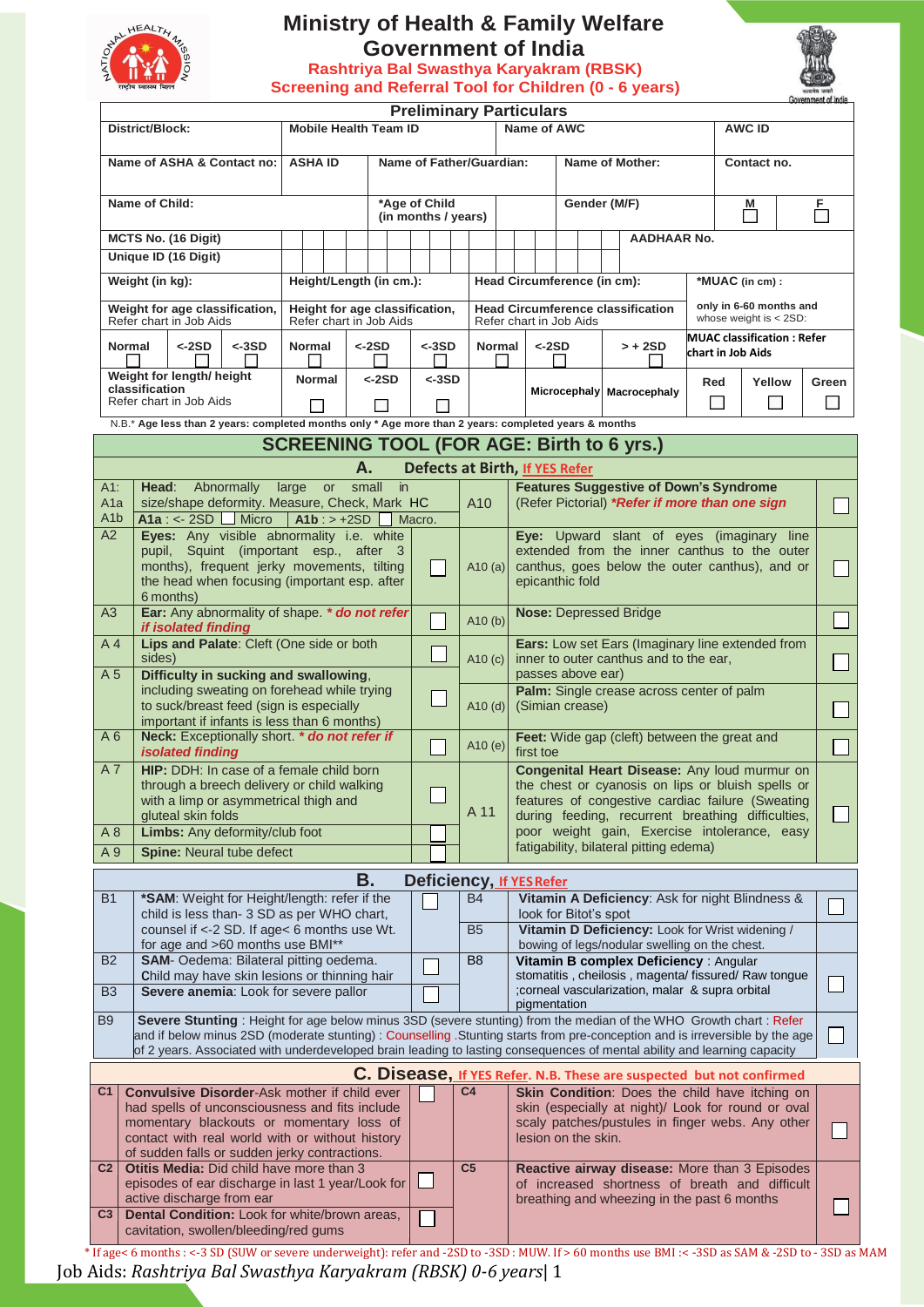| C <sub>7</sub>                                                                                                                                                    | Childhood Leprosy or HANSEN'S DISEASE: LOOK, ASK & PERFORM?<br>Look for Single Localized and discrete lesions or                             |                                                                                                                              |                  |              |                |                                                                                                                                                                                       |                                    |                                                                     |                                                                |                                                               |               |        |      |  |  |                                                   |  |  |
|-------------------------------------------------------------------------------------------------------------------------------------------------------------------|----------------------------------------------------------------------------------------------------------------------------------------------|------------------------------------------------------------------------------------------------------------------------------|------------------|--------------|----------------|---------------------------------------------------------------------------------------------------------------------------------------------------------------------------------------|------------------------------------|---------------------------------------------------------------------|----------------------------------------------------------------|---------------------------------------------------------------|---------------|--------|------|--|--|---------------------------------------------------|--|--|
| C7.1                                                                                                                                                              |                                                                                                                                              |                                                                                                                              |                  |              |                | C7.1.1                                                                                                                                                                                | If yes, Number of lesions present? |                                                                     |                                                                |                                                               |               |        |      |  |  |                                                   |  |  |
|                                                                                                                                                                   | Multiple hypo pigmented patch predominantly on                                                                                               |                                                                                                                              |                  |              | 1 to 5 lesions |                                                                                                                                                                                       |                                    |                                                                     |                                                                |                                                               |               |        |      |  |  |                                                   |  |  |
|                                                                                                                                                                   |                                                                                                                                              | the exposed body parts and not present from<br>Birth. Patch should not be painful, not changing                              |                  |              |                |                                                                                                                                                                                       |                                    | $> 5$ lesions                                                       |                                                                |                                                               |               |        |      |  |  |                                                   |  |  |
|                                                                                                                                                                   |                                                                                                                                              | periodically with seasons i.e. appearing or                                                                                  |                  |              |                |                                                                                                                                                                                       | C7.1.2                             | If yes, lesions type?                                               |                                                                |                                                               |               |        |      |  |  |                                                   |  |  |
|                                                                                                                                                                   |                                                                                                                                              | disappearing, is not itchy, is not shedding scales,                                                                          |                  |              |                |                                                                                                                                                                                       |                                    |                                                                     |                                                                |                                                               |               |        |      |  |  |                                                   |  |  |
|                                                                                                                                                                   |                                                                                                                                              | not preceded by any inflammation or any local                                                                                |                  |              |                |                                                                                                                                                                                       |                                    | Linear                                                              | Non-                                                           | Raised                                                        | <b>Flat</b>   |        |      |  |  |                                                   |  |  |
|                                                                                                                                                                   | Injection and is not dark red, or completely                                                                                                 |                                                                                                                              |                  |              |                |                                                                                                                                                                                       | linear                             |                                                                     |                                                                |                                                               |               |        |      |  |  |                                                   |  |  |
|                                                                                                                                                                   | depigmented. if yes: tick and Refer                                                                                                          |                                                                                                                              |                  |              |                |                                                                                                                                                                                       |                                    |                                                                     |                                                                |                                                               |               |        |      |  |  |                                                   |  |  |
| C7.2                                                                                                                                                              |                                                                                                                                              | Ask for any history of close contact with                                                                                    |                  |              | C7.3           |                                                                                                                                                                                       |                                    |                                                                     | Perform and check for any: Definite impaired                   |                                                               |               |        |      |  |  |                                                   |  |  |
|                                                                                                                                                                   |                                                                                                                                              | leprosy affected person in the family or                                                                                     |                  |              |                |                                                                                                                                                                                       |                                    | of sensations at the hypo pigmented patch tick                      |                                                                |                                                               |               |        |      |  |  |                                                   |  |  |
|                                                                                                                                                                   |                                                                                                                                              | immediate neighborhood. tick if yes                                                                                          |                  |              |                |                                                                                                                                                                                       |                                    | if yes                                                              |                                                                |                                                               |               |        |      |  |  |                                                   |  |  |
| C7.4                                                                                                                                                              |                                                                                                                                              |                                                                                                                              |                  |              |                | Perform and check for any loss of sensation at hands and feet on both sides. Provided one has ruled out<br>Neural tube defect and any other neurological problem like Cerebral palsy. |                                    |                                                                     |                                                                |                                                               |               |        |      |  |  |                                                   |  |  |
| C7                                                                                                                                                                |                                                                                                                                              | If anyone is positive: refer for Hansen's Disease                                                                            |                  |              |                |                                                                                                                                                                                       |                                    |                                                                     |                                                                |                                                               |               |        |      |  |  |                                                   |  |  |
|                                                                                                                                                                   | Please Note: Differential diagnosis: atopic dermatitis Pityriasis Alba, Pityriasis versicolor, Vitiligo, post inflammatory hypopigmentation, |                                                                                                                              |                  |              |                |                                                                                                                                                                                       |                                    |                                                                     |                                                                |                                                               |               |        |      |  |  |                                                   |  |  |
|                                                                                                                                                                   |                                                                                                                                              |                                                                                                                              |                  |              |                |                                                                                                                                                                                       |                                    |                                                                     |                                                                |                                                               |               |        |      |  |  |                                                   |  |  |
| Morphoea, Nevus depigmentosus, Hypopigmented mycosis fungoides. Hypomelanosis of Ito, halo nevus, Linear lesion (tuberous<br>sclerosis &, incontinentia pigmenti) |                                                                                                                                              |                                                                                                                              |                  |              |                |                                                                                                                                                                                       |                                    |                                                                     |                                                                |                                                               |               |        |      |  |  |                                                   |  |  |
| C8                                                                                                                                                                |                                                                                                                                              |                                                                                                                              |                  |              |                |                                                                                                                                                                                       |                                    | <b>CHILDHOOD TUBERCULAR DISEASE: LOOK, ASK &amp; PERFORM?</b>       |                                                                |                                                               |               |        |      |  |  |                                                   |  |  |
| C8.1                                                                                                                                                              |                                                                                                                                              |                                                                                                                              |                  |              |                |                                                                                                                                                                                       |                                    |                                                                     |                                                                |                                                               |               |        |      |  |  |                                                   |  |  |
|                                                                                                                                                                   | a) Any Cough for $\geq$ 10 days : $\sqrt{ }$<br>b) Documented fever for $\geq$ 10 days (after common                                         |                                                                                                                              |                  |              |                |                                                                                                                                                                                       | f)                                 |                                                                     |                                                                | Lack of appetite (differentiate from food fads) or            |               |        |      |  |  |                                                   |  |  |
|                                                                                                                                                                   |                                                                                                                                              | causes have been excluded) : $\sqrt{ }$                                                                                      |                  |              |                |                                                                                                                                                                                       |                                    |                                                                     |                                                                | malnutrition not improving with appropriate diet : $\sqrt{ }$ |               |        |      |  |  |                                                   |  |  |
|                                                                                                                                                                   | c) Documented weight loss or failure to gain                                                                                                 |                                                                                                                              |                  |              |                |                                                                                                                                                                                       | g)                                 |                                                                     |                                                                | Child looks ill and/ or lethargic (less playful than          |               |        |      |  |  |                                                   |  |  |
|                                                                                                                                                                   | weight:√                                                                                                                                     |                                                                                                                              |                  |              |                |                                                                                                                                                                                       |                                    |                                                                     |                                                                | before and/or not interacting with surroundings or            |               |        |      |  |  |                                                   |  |  |
|                                                                                                                                                                   | d) History of <b>close contact</b> with TB : $\sqrt{ }$                                                                                      |                                                                                                                              |                  |              |                |                                                                                                                                                                                       |                                    |                                                                     |                                                                | parents), and/or has recent altered behaviour for             |               |        |      |  |  |                                                   |  |  |
|                                                                                                                                                                   | e) Gradually enlarging painless lymph node of size :                                                                                         |                                                                                                                              |                  |              |                |                                                                                                                                                                                       |                                    | a duration of more than 5 days : $\sqrt{ }$                         |                                                                |                                                               |               |        |      |  |  |                                                   |  |  |
|                                                                                                                                                                   |                                                                                                                                              | $\geq$ 1.5cm or any cold abscess or chronic sinus anywhere                                                                   |                  |              |                |                                                                                                                                                                                       | h)                                 |                                                                     |                                                                | <b>Convulsions</b> (try to rule out benign febrile            |               |        |      |  |  |                                                   |  |  |
|                                                                                                                                                                   |                                                                                                                                              | over body (BCG adenitis occurs on the ipsilateral side as                                                                    |                  |              |                |                                                                                                                                                                                       |                                    | seizure) : $\sqrt{ }$                                               |                                                                |                                                               |               |        |      |  |  |                                                   |  |  |
|                                                                                                                                                                   |                                                                                                                                              | the BCG and mimics TB Lymph Node): $\sqrt{ }$                                                                                |                  |              |                |                                                                                                                                                                                       | i)                                 |                                                                     |                                                                | Recent Origin spinal deformity (Gibbus) : $\sqrt{ }$          |               |        |      |  |  |                                                   |  |  |
|                                                                                                                                                                   |                                                                                                                                              |                                                                                                                              |                  |              |                |                                                                                                                                                                                       |                                    | If anyone Yes Tick and then proceed below                           |                                                                |                                                               |               |        |      |  |  |                                                   |  |  |
| 8.1.1                                                                                                                                                             |                                                                                                                                              | a. History of recent (past 2 year) close contact with                                                                        |                  |              | □              |                                                                                                                                                                                       | 8.1.                               | a. Altered level of consciousness                                   |                                                                |                                                               |               |        |      |  |  |                                                   |  |  |
|                                                                                                                                                                   |                                                                                                                                              | TB (parents, siblings, close relatives, caregivers,                                                                          |                  |              |                |                                                                                                                                                                                       | $\mathbf{2}$                       |                                                                     |                                                                |                                                               |               | □      |      |  |  |                                                   |  |  |
|                                                                                                                                                                   | neighbors).                                                                                                                                  |                                                                                                                              |                  |              |                |                                                                                                                                                                                       |                                    | b. Convulsions (Rule out benign febrile<br>□<br>seizure)*           |                                                                |                                                               |               |        |      |  |  |                                                   |  |  |
|                                                                                                                                                                   |                                                                                                                                              | b. History of having Measles, Varicella or                                                                                   |                  |              | $\Box$         |                                                                                                                                                                                       |                                    |                                                                     |                                                                | c. History of Vomiting without diarrhea with or               |               | $\Box$ |      |  |  |                                                   |  |  |
|                                                                                                                                                                   |                                                                                                                                              | whooping cough in the previous 3 months; or on                                                                               |                  |              |                |                                                                                                                                                                                       |                                    |                                                                     | without abdominal distension                                   |                                                               |               |        |      |  |  |                                                   |  |  |
|                                                                                                                                                                   |                                                                                                                                              | steroids for last 14 days                                                                                                    |                  |              |                |                                                                                                                                                                                       |                                    | d. Neck stiffness/ rigidity                                         |                                                                |                                                               |               |        |      |  |  |                                                   |  |  |
|                                                                                                                                                                   |                                                                                                                                              | c. History of any one parent showing HIV positive                                                                            |                  |              | $\Box$         |                                                                                                                                                                                       |                                    | e. Check for: Bulging anterior fontanelle esp.                      |                                                                |                                                               |               |        |      |  |  |                                                   |  |  |
|                                                                                                                                                                   | on testing                                                                                                                                   |                                                                                                                              |                  |              |                |                                                                                                                                                                                       |                                    | when the child in upright position and not                          |                                                                |                                                               |               |        |      |  |  |                                                   |  |  |
|                                                                                                                                                                   |                                                                                                                                              |                                                                                                                              |                  |              |                |                                                                                                                                                                                       |                                    | crying                                                              |                                                                |                                                               |               |        |      |  |  |                                                   |  |  |
|                                                                                                                                                                   |                                                                                                                                              | d. History of Documented weight loss at any age or                                                                           |                  |              |                |                                                                                                                                                                                       |                                    |                                                                     |                                                                | f. Check for: Focal neurological deficit after 1              |               |        |      |  |  |                                                   |  |  |
|                                                                                                                                                                   |                                                                                                                                              | poor weight gain (no wt. gain for past 1 month in                                                                            |                  |              |                |                                                                                                                                                                                       |                                    |                                                                     | month of life e.g. weakness of one arm or                      |                                                               |               |        |      |  |  |                                                   |  |  |
|                                                                                                                                                                   |                                                                                                                                              | the first 3 months of life; and no weight gain during<br>the past 3 consecutive months in children aged 3-12                 |                  |              | □              |                                                                                                                                                                                       |                                    |                                                                     | leg or both and/or any abnormal                                |                                                               |               | ⊔      |      |  |  |                                                   |  |  |
|                                                                                                                                                                   | mon.)                                                                                                                                        |                                                                                                                              |                  |              |                |                                                                                                                                                                                       |                                    | movements of limb(s) appearing after first 1                        |                                                                |                                                               |               |        |      |  |  |                                                   |  |  |
|                                                                                                                                                                   |                                                                                                                                              | e. History of documented Fever with or without                                                                               |                  |              |                |                                                                                                                                                                                       |                                    |                                                                     | month of life<br>g. Check for: Cranial nerve palsy e.g. sudden |                                                               |               |        |      |  |  |                                                   |  |  |
|                                                                                                                                                                   |                                                                                                                                              | night sweats for ≥10 days after common                                                                                       |                  |              | ◻              |                                                                                                                                                                                       |                                    |                                                                     |                                                                | squint or sudden asymmetry of face                            |               | ப      |      |  |  |                                                   |  |  |
|                                                                                                                                                                   |                                                                                                                                              |                                                                                                                              |                  |              |                |                                                                                                                                                                                       |                                    |                                                                     | appearing after 1 month of life                                |                                                               |               |        |      |  |  |                                                   |  |  |
|                                                                                                                                                                   |                                                                                                                                              | f. Malnutrition not improving with supervised diet.                                                                          |                  |              |                |                                                                                                                                                                                       |                                    | causes*** have been excluded (fever: >100 <sup>0</sup> F)<br>$\Box$ |                                                                |                                                               |               |        | 8.1. |  |  | Respiratory distress i.e. difficulty in breathing |  |  |
|                                                                                                                                                                   |                                                                                                                                              |                                                                                                                              |                  |              |                |                                                                                                                                                                                       | 3                                  |                                                                     |                                                                | or Persistent cough not responding to common                  |               |        |      |  |  |                                                   |  |  |
|                                                                                                                                                                   |                                                                                                                                              | g. Arrest or loss of developmental milestones                                                                                |                  |              |                |                                                                                                                                                                                       |                                    |                                                                     |                                                                | antibiotics** (Non-Fluoroquinolones/ Non-                     |               |        |      |  |  |                                                   |  |  |
|                                                                                                                                                                   |                                                                                                                                              |                                                                                                                              |                  |              |                |                                                                                                                                                                                       |                                    |                                                                     |                                                                | Aminoglycosides) and/or Bronchodilators.                      |               |        |      |  |  |                                                   |  |  |
| 8.1.4                                                                                                                                                             |                                                                                                                                              | Feel: Enlarged lymph nodes in neck especially the                                                                            |                  |              | □              |                                                                                                                                                                                       |                                    | increased                                                           | <b>Presents</b>                                                | Cough                                                         | difficult-to- | □      |      |  |  |                                                   |  |  |
|                                                                                                                                                                   |                                                                                                                                              | posterior triangle (Enlarged only: when in the neck >                                                                        |                  |              |                |                                                                                                                                                                                       |                                    | respiratory                                                         | like                                                           | (≥10 days)                                                    | treat         |        |      |  |  |                                                   |  |  |
|                                                                                                                                                                   |                                                                                                                                              | 1.5 cm and axilla / Inguinal > 2 cm). check for BCG                                                                          |                  |              |                |                                                                                                                                                                                       |                                    | rate***                                                             | <b>Sepsis</b>                                                  |                                                               | pneumoni<br>a |        |      |  |  |                                                   |  |  |
|                                                                                                                                                                   | adenitis                                                                                                                                     |                                                                                                                              |                  |              |                |                                                                                                                                                                                       |                                    |                                                                     |                                                                |                                                               |               |        |      |  |  |                                                   |  |  |
|                                                                                                                                                                   | Single<br>discrete node                                                                                                                      | Multiple<br>matted                                                                                                           | Non-<br>tender & | Discharging  |                |                                                                                                                                                                                       |                                    |                                                                     |                                                                |                                                               |               |        |      |  |  |                                                   |  |  |
|                                                                                                                                                                   |                                                                                                                                              | nodes                                                                                                                        | Painless         | <b>Sinus</b> |                |                                                                                                                                                                                       | 8.1.                               |                                                                     | Liver and/or spleen enlarged                                   |                                                               |               |        |      |  |  |                                                   |  |  |
|                                                                                                                                                                   |                                                                                                                                              |                                                                                                                              |                  |              |                |                                                                                                                                                                                       | 5                                  | Isolated liver and spleen enlargement is not due to<br>□            |                                                                |                                                               |               |        |      |  |  |                                                   |  |  |
|                                                                                                                                                                   |                                                                                                                                              | *Benign febrile seizures are shorter in duration, generalized, among children aged 6mo to 5Y., usually within 24 hrs. of     |                  |              |                |                                                                                                                                                                                       |                                    | ТB                                                                  |                                                                |                                                               |               |        |      |  |  |                                                   |  |  |
|                                                                                                                                                                   |                                                                                                                                              | onset of fever, with complete and rapid recovery of consciousness after seizures with similar history in the past or within  |                  |              |                |                                                                                                                                                                                       |                                    |                                                                     |                                                                |                                                               |               |        |      |  |  |                                                   |  |  |
|                                                                                                                                                                   | the family                                                                                                                                   |                                                                                                                              |                  |              |                |                                                                                                                                                                                       |                                    |                                                                     |                                                                |                                                               |               |        |      |  |  |                                                   |  |  |
|                                                                                                                                                                   |                                                                                                                                              | For C8 to be positive then at least any one symtom should be present from C8.1.;                                             |                  |              |                |                                                                                                                                                                                       |                                    |                                                                     |                                                                |                                                               |               |        |      |  |  |                                                   |  |  |
|                                                                                                                                                                   |                                                                                                                                              | C8.1.2 is postive in CNS TB; C8.1.3 in Pulmonary; C8.1.4 is positive in T.B. lymph node; C8.1.5 is disseminated TB           |                  |              |                |                                                                                                                                                                                       |                                    |                                                                     |                                                                |                                                               |               |        |      |  |  |                                                   |  |  |
|                                                                                                                                                                   |                                                                                                                                              | (with atleast one or more of above, uncommonly as isolated hepatosplenomegaly).                                              |                  |              |                |                                                                                                                                                                                       |                                    |                                                                     |                                                                |                                                               |               |        |      |  |  |                                                   |  |  |
|                                                                                                                                                                   |                                                                                                                                              | ** Conventional antibiotics: Amoxycillin, Amoxyclav, co-trimoxazole or cephalosporins. Please note Fluoroquinolones like     |                  |              |                |                                                                                                                                                                                       |                                    |                                                                     |                                                                |                                                               |               |        |      |  |  |                                                   |  |  |
|                                                                                                                                                                   |                                                                                                                                              | Levofloxacin (Lfx), Moxifloxacin (Mfx); and Aminoglycosides like Amikacin (Am); Kanamycin (Km) are all Anti tubercular drugs |                  |              |                |                                                                                                                                                                                       |                                    |                                                                     |                                                                |                                                               |               |        |      |  |  |                                                   |  |  |
|                                                                                                                                                                   |                                                                                                                                              | ***Respiratory rate: If more than 60 during first month; more than 50 during 2-12 months.                                    |                  |              |                |                                                                                                                                                                                       |                                    |                                                                     |                                                                |                                                               |               |        |      |  |  |                                                   |  |  |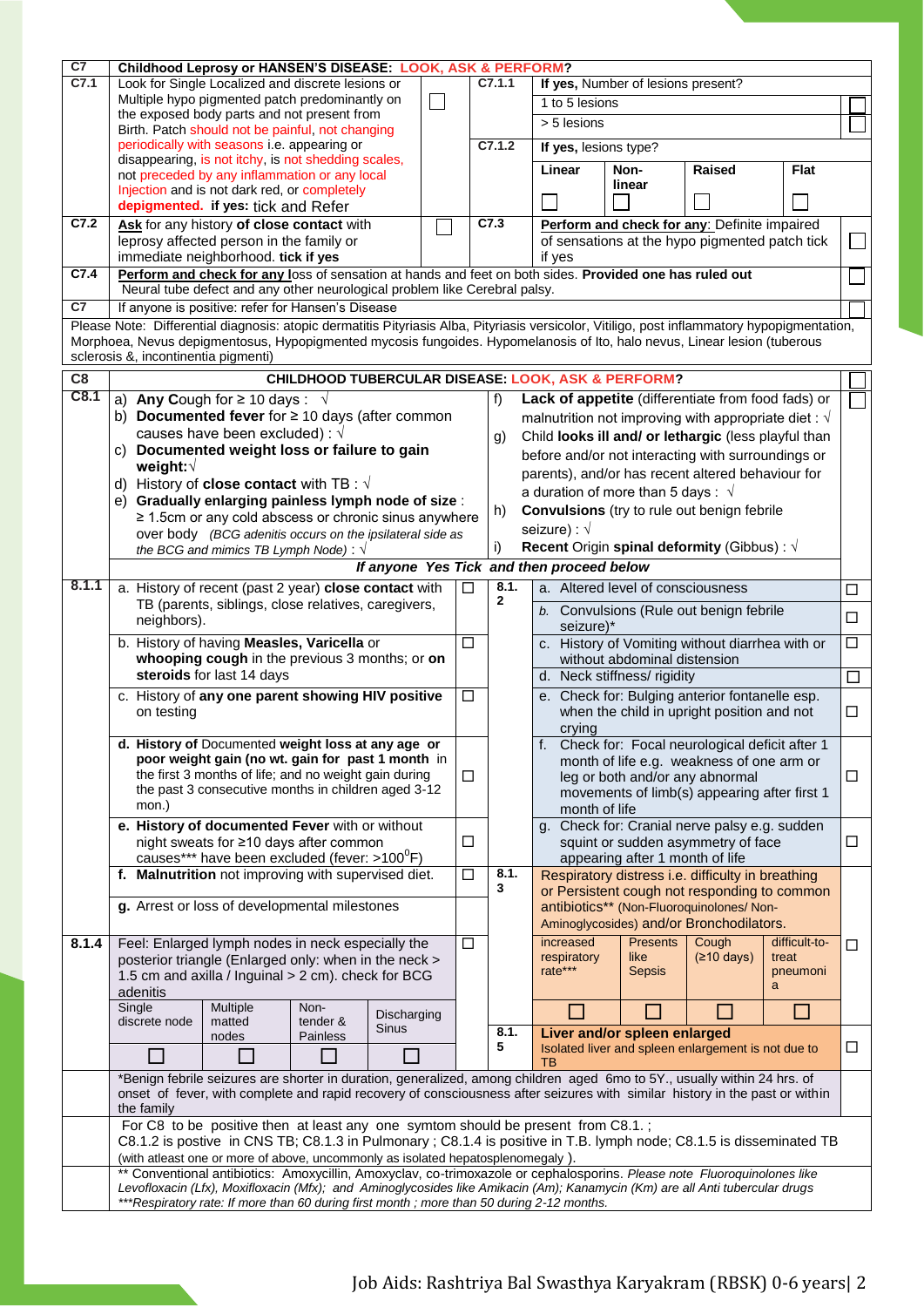| D. Developmental Delays If NO Refer |                                                                                                                              |  |                                       |                                                                                                                                                   |  |  |  |  |  |  |  |  |  |  |
|-------------------------------------|------------------------------------------------------------------------------------------------------------------------------|--|---------------------------------------|---------------------------------------------------------------------------------------------------------------------------------------------------|--|--|--|--|--|--|--|--|--|--|
|                                     | LOOK, ASK & PERFORM, AS PER AGE: up to 12 months                                                                             |  |                                       |                                                                                                                                                   |  |  |  |  |  |  |  |  |  |  |
|                                     | GM-Gross Motor, FM-Fine Motor, V-Vision, C-Cognition, H-Hearing, Sp-Speech, S-Social                                         |  |                                       |                                                                                                                                                   |  |  |  |  |  |  |  |  |  |  |
|                                     | Over 2 months but less than 4 months                                                                                         |  | Over 4 months but less than- 6 months |                                                                                                                                                   |  |  |  |  |  |  |  |  |  |  |
| D1.1                                | Does the child move both arms and both legs freely<br>& equally when awake or when excited?<br>(GM)                          |  | D <sub>2.1</sub>                      | Does the child hold head erect in sitting position<br>without bobbing i.e. hold her head straight?                                                |  |  |  |  |  |  |  |  |  |  |
| D1.2                                | Does the child raise his or her head momentarily<br>when lying face down?<br>(GM)                                            |  |                                       | (while sitting with support, head is held steadily)<br>Refer if head flops or falls back on any one side                                          |  |  |  |  |  |  |  |  |  |  |
| D <sub>1.3</sub>                    | Does the child keep his hands open and relaxed<br>(FM)<br>most of the time? (By 3 months)                                    |  | D 2.2                                 | when child is pulled to sitting position<br>(GM)<br>Does the child reach out for an<br>object                                                     |  |  |  |  |  |  |  |  |  |  |
| D1.4                                | Does the child respond to your voice or startles with<br>loud sounds or becomes alert to new sound by                        |  |                                       | persistently? (should use either hands but refer if                                                                                               |  |  |  |  |  |  |  |  |  |  |
|                                     | quietening or smiling?<br>(H)                                                                                                |  |                                       | preference for one hand only) Observe that<br>grasp of the object is in the ulnar side of palm<br>and there is lack of thumb involvement?<br>(FM) |  |  |  |  |  |  |  |  |  |  |
| D 1.5                               | Does the child coos or able to vocalize other than<br>crying? Like "ooh", "ng"<br>(S)                                        |  | D 2.3                                 | Does the child respond to mother's speech by<br>looking directly at her face?<br>(H)                                                              |  |  |  |  |  |  |  |  |  |  |
| D 1.6                               | Does the child make eye contact? (Focus their eyes<br>on the eyes of a care giver)<br>(V)                                    |  | $D$ 2.4                               | Does the child laugh aloud or make squealing<br>sounds?<br>(Sp)                                                                                   |  |  |  |  |  |  |  |  |  |  |
| $D$ 1.7                             | Does the child give a social smile? (Reciprocal,<br>responds to mother expression or smile i.e. smile<br>back at you)<br>(S) |  | D 2.5                                 | Does the child follow an object with his or her<br>eyes? (without any visible squint)<br>(V)                                                      |  |  |  |  |  |  |  |  |  |  |
| D 1.8                               | Does the child suck and swallow well during feeding<br>i.e. without any choking?<br>(Sp)                                     |  | D 2.6                                 | Does the child sucks on hands?                                                                                                                    |  |  |  |  |  |  |  |  |  |  |
|                                     | Over 6 months but less than 9 months                                                                                         |  |                                       | Over 9 months but less than 12 months                                                                                                             |  |  |  |  |  |  |  |  |  |  |
| D <sub>3.1</sub>                    | child roll over or turn over in either<br>Does the<br>direction?<br>(GM)                                                     |  | $D$ 4.1                               | Does the child sit without any support?<br>(GM)                                                                                                   |  |  |  |  |  |  |  |  |  |  |
| D 3.2                               | Does the child grasp a small object by using his/her<br>whole hand? (secures it in the center of palm)<br>(FM)               |  | D 4.2                                 | Does the child transfer object from hand to hand?<br>(FM)                                                                                         |  |  |  |  |  |  |  |  |  |  |
| D 3.3                               | Does the child locate source of sounds? I.e. turns his<br>head or eyes if you whisper from behind?<br>(H)                    |  | D 4.3                                 | Does the child respond to his or her name?<br>(H&C)                                                                                               |  |  |  |  |  |  |  |  |  |  |
| D 3.4                               | Does the child utter consonant sounds like "p" "b"<br>" $m$ "?<br>(Sp)                                                       |  | D 4.4                                 | Does the child babble example- "ba", "ba", "da",<br>"ma", "ma"?<br>(Sp)                                                                           |  |  |  |  |  |  |  |  |  |  |
| D 3.5                               | Does your baby watch TV or any toy without tilting<br>his/her head?<br>(V)                                                   |  | $D$ 4.5                               | Does the child avoid bumping into objects while<br>moving?<br>(V)                                                                                 |  |  |  |  |  |  |  |  |  |  |
| D 3.6                               | Does the child raise hands to be picked up by<br>(S)<br>parents?                                                             |  | D 4.6                                 | Does the child enjoy playing hide-and-seek<br>(peek-a-boo)?<br>(S)                                                                                |  |  |  |  |  |  |  |  |  |  |
| D 3.7                               | Does the child look for a spoon or toy that has<br>$(C+V)$<br>dropped?                                                       |  |                                       |                                                                                                                                                   |  |  |  |  |  |  |  |  |  |  |
|                                     | LOOK, ASK & PERFORM, AS PER AGE - 1 year to 2.5 years                                                                        |  |                                       |                                                                                                                                                   |  |  |  |  |  |  |  |  |  |  |
|                                     | GM-Gross Motor, FM-Fine Motor, V-Vision, C-Cognition, H-Hearing, Sp-Speech, S-Social                                         |  |                                       |                                                                                                                                                   |  |  |  |  |  |  |  |  |  |  |
|                                     | Over 12 months but less than 15 months                                                                                       |  |                                       | Over 15 months but less than 18 months                                                                                                            |  |  |  |  |  |  |  |  |  |  |
| D 5.1                               | Does the child crawl on hands and knees?<br>(GM)                                                                             |  | D 6.1                                 | Does the child walk alone<br>(GM)                                                                                                                 |  |  |  |  |  |  |  |  |  |  |
| D 5.2                               | Does the child pickup small objects using thumb and<br>index finger like peas, raisins (kismis)<br>(FM)                      |  | $D$ 6.2                               | Does the child play by putting small things or<br>objects into a container? (Cup or Katori)<br>(FM)                                               |  |  |  |  |  |  |  |  |  |  |
| D 5.3                               | Does the child stops activity in response to "No"<br>(H&C)                                                                   |  | D 6.3                                 | Does the child make gestures on verbal request<br>like pointing to objects? (pointing the index                                                   |  |  |  |  |  |  |  |  |  |  |
| D 5.4                               | Does the child say one meaningful word clearly like<br>mama, dada?<br>(Sp)                                                   |  |                                       | finger when asked "Where is the ball"<br>(FM)                                                                                                     |  |  |  |  |  |  |  |  |  |  |
| D 5.5                               | Does the child imitate action like bye-bye/clap/kiss?<br>(wave good bye or greet you)<br>(S)                                 |  | D 6.4                                 | Does the child follow simple one step direction as<br>for e.g. "sit down"?<br>(H&C)                                                               |  |  |  |  |  |  |  |  |  |  |
| D 5.6                               | Does the child cry when a stranger pick him up?<br>Differentiates familiar faces from strangers<br>(S&C)                     |  | $D$ 6.5                               | Does the child say at least two words?<br>other than mama or dada like dog, cat, and ball<br>even if it is not clear?<br>(Sp)                     |  |  |  |  |  |  |  |  |  |  |
| D 5.7                               | Does the child search for completely hidden objects?<br>(C)                                                                  |  | D 6.6                                 | Does the child manipulate or explore a toy with<br>his/her finger like poking or pulling the toy<br>(C)                                           |  |  |  |  |  |  |  |  |  |  |
|                                     |                                                                                                                              |  |                                       |                                                                                                                                                   |  |  |  |  |  |  |  |  |  |  |
|                                     | Over 18 months but less than 24 months                                                                                       |  |                                       | Over 24 months but less than 30 months                                                                                                            |  |  |  |  |  |  |  |  |  |  |
| D 7.1                               | Does the child walk steadily even while pulling a toy?<br>(GM)                                                               |  | $D$ 8.1                               | Does the child climb upstairs and downstairs?<br>(GM)                                                                                             |  |  |  |  |  |  |  |  |  |  |
| D 7.2                               | Does the child scribble spontaneously<br>(FM)                                                                                |  | D 8.2                                 | Does the child feed self either with hand<br>or spoon?<br>(FM)                                                                                    |  |  |  |  |  |  |  |  |  |  |
| D 7.3                               | Does the child say at least five words consistently<br>even if not clear?<br>(Sp)                                            |  | D 8.3                                 | Does the child join 2 words together like mama-<br>milk, car-go? (2 words phrases)<br>(Sp)                                                        |  |  |  |  |  |  |  |  |  |  |
| D 7.4                               | Does the child imitate house hold tasks? (try to copy<br>domestic chores like sweeping, washing clothes) (C)                 |  | D 8.4                                 | Does the child paly along with other<br>children?<br>(S)                                                                                          |  |  |  |  |  |  |  |  |  |  |
| D 7.5                               | Does the child point to 2 or more body parts? (e.g.<br>show me your nose, child points to nose by using                      |  | D 8.5                                 | Does the child enjoy simple pretend play like<br>feeding a doll                                                                                   |  |  |  |  |  |  |  |  |  |  |
|                                     | one finger)?<br>(H&C)                                                                                                        |  |                                       | (C)                                                                                                                                               |  |  |  |  |  |  |  |  |  |  |

## Job Aids: *Rashtriya Bal Swasthya Karyakram (RBSK)* 0-6 years| 3